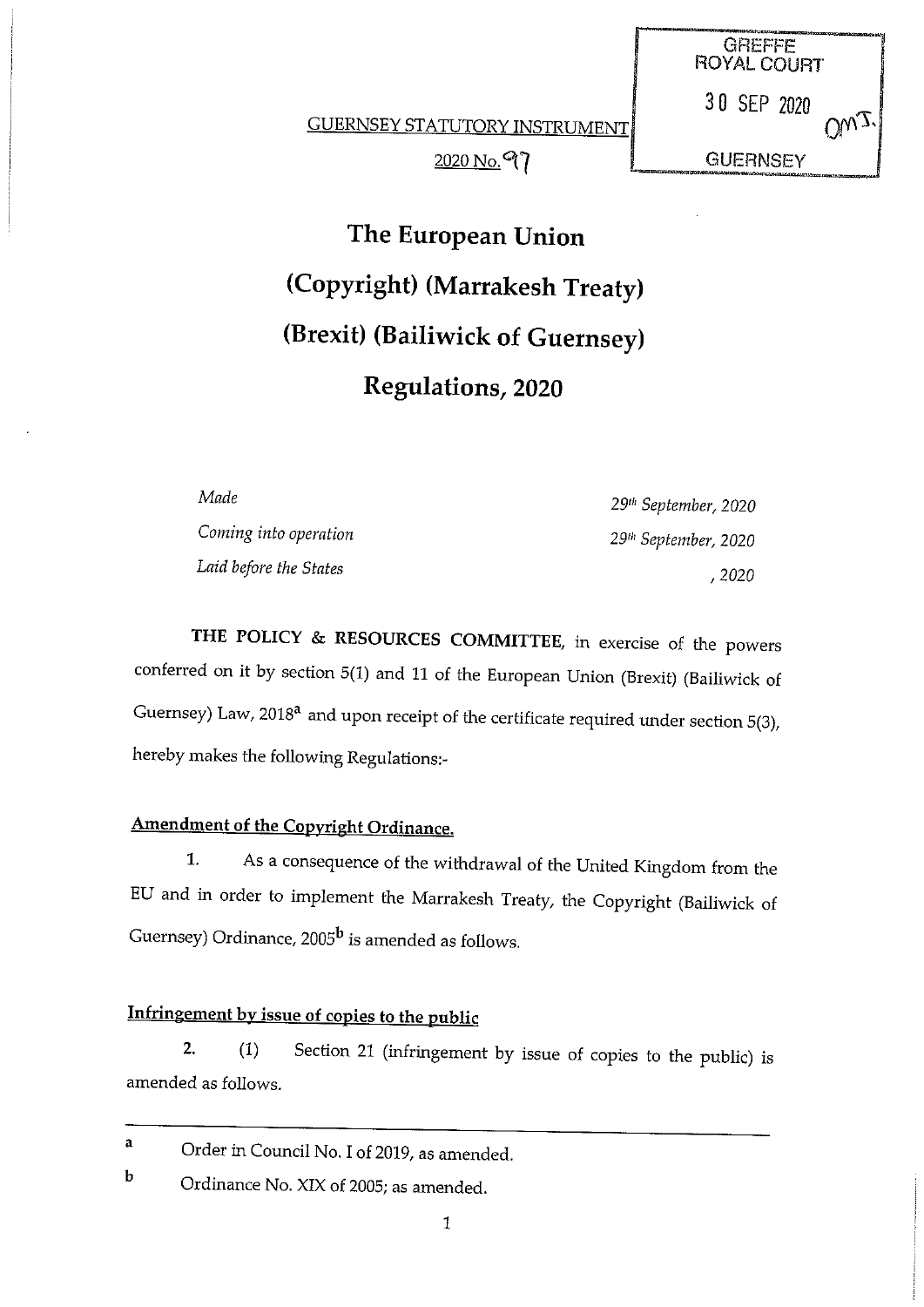(2) For subsection (2), substitute -

"(2) References in this Ordinance to the issue to the public of copies of <sup>a</sup> work are to the act of putting into circulation in the Bailiwick copies not previously put into circulation in the Bailiwick or the EEA by or with the consent of the copyright owner."

- (3) In subsection  $(3)$  -
	- (a) in paragraph (a) omit ", or",
	- (b) omit paragraph (b), and
	- (c) omit the words after paragraph (b).

#### **Disability**

3. For sections 38 to 41 substitute the following -

#### "Disability

## Disabled persons: copies of works for personal use

- 38. (1) This section applies if
	- (a) <sup>a</sup> disabled person has lawful access to a copy of the whole or part of <sup>a</sup> work, and
	- (b) the person's disability prevents the person from enjoying the work substantially to the same degree as <sup>a</sup> person who does not have that disability.

2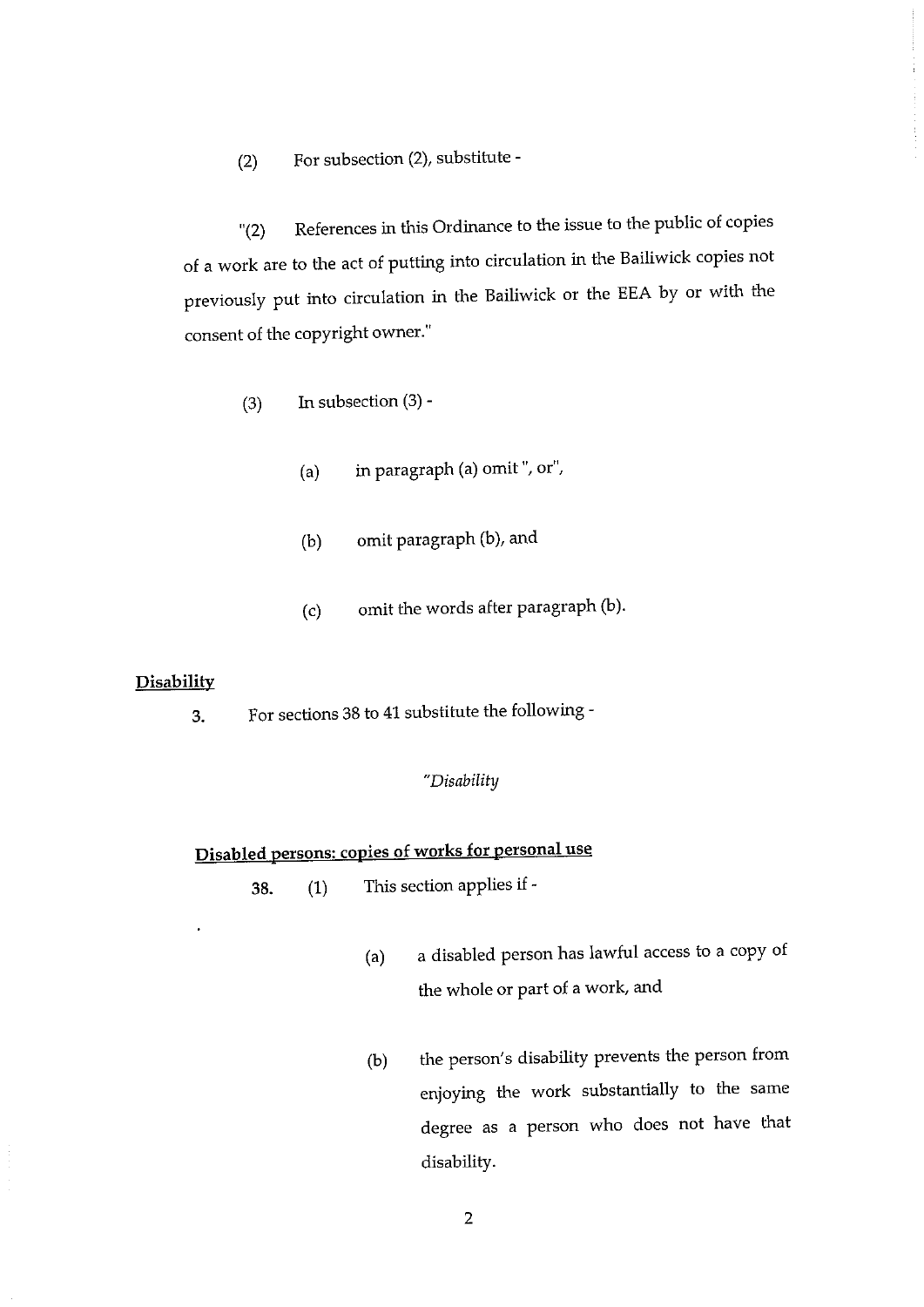(2) The making of an accessible copy of the copy of the work referred to in subsection (1)(a) does not infringe copyright if -

- (a) the copy is made by the disabled person and or by a person acting on behalf of the disabled person, and
- (b) the copy is made for the disabled person's personal use.

(3) Copyright is infringed by the transfer of an accessible copy of <sup>a</sup> work made under this section to any person other than -

- (a) <sup>a</sup> person by or for whom an accessible copy of the work may be made under this section, or
- (b) <sup>a</sup> person who intends to transfer the copy to <sup>a</sup> person falling within paragraph (a),

except where the transfer is authorised by the copyright owner.

(4) An accessible copy of <sup>a</sup> work made under this section is to be treated for all purposes as an infringing copy if it is held by <sup>a</sup> person at <sup>a</sup> time when the person does not fall within subsection (4)(a) or (b).

(5) If an accessible copy made under this section is subsequently dealt with -

> (a) it is to be treated as an infringing copy for the purposes of that dealing, and

> > 3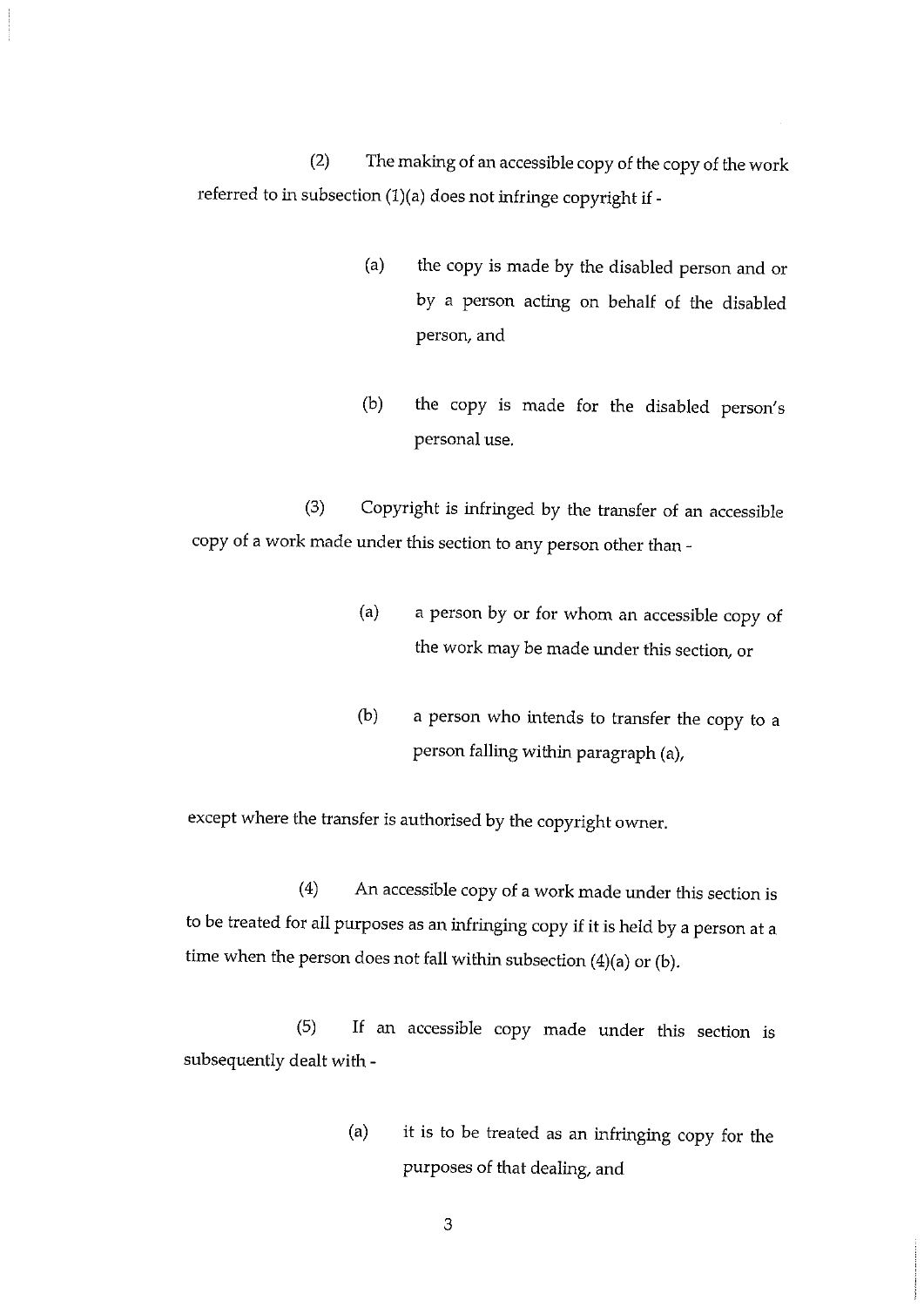(b) if that dealing infringes copyright, it is to be treated as an infringing copy for all subsequent purposes.

(6) In this section "dealt with" means sold or let for hire or offered or exposed for sale or hire.

# Making, communicating, making available, distributing or lending of accessible copies by authorised bodies

39. (1) If-

- (a) an authorised body has lawful access to the whole or part of <sup>a</sup> work which has been published or otherwise made available, and
- (b) the body complies with subsection (2),

the body may, without infringing copyright, make, communicate, make available, distribute or lend accessible copies of the work on a non-profit basis for the personal use of disabled persons in the Bailiwick or <sup>a</sup> Marrakesh Contracting State.

- (2) An authorised body complies with this subsection if it
	- (a) distributes, communicates, makes available or lends accessible copies only to disabled persons or other authorised bodies,
	- (b) takes appropriate steps to discourage the unauthorised reproduction, distribution,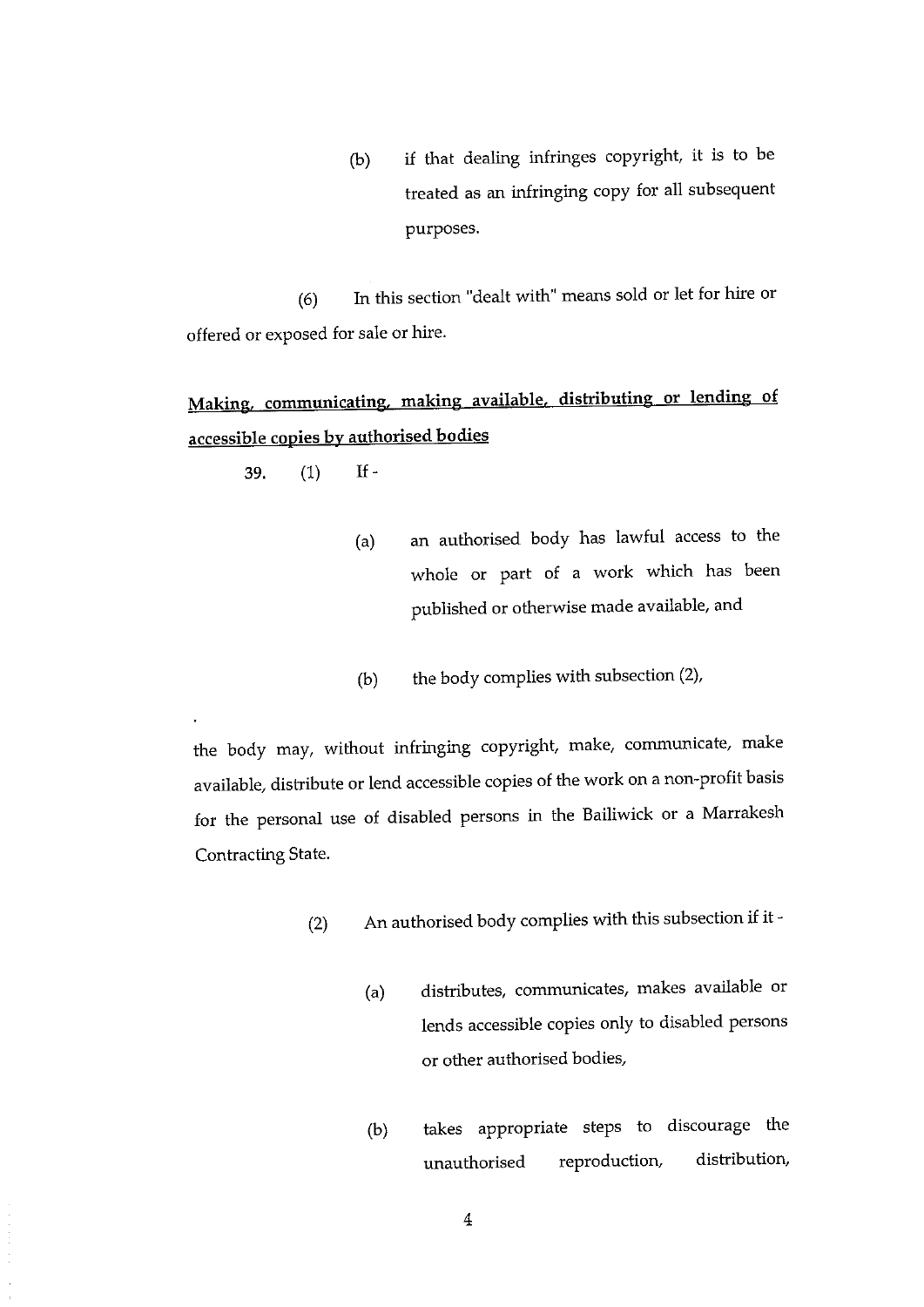communication to the public or making available to the public of accessible copies,

- (c) demonstrates due care in, and maintains records of, its handling of works and accessible copies, and
- (d) publishes and updates, on its website if appropriate, or through other online or offline channels, information on how it complies with the obligations in paragraphs (a), (b) and (c).

(3) For the purposes of subsection (1), to communicate, make available, distribute or lend "for the personal use of disabled persons" includes to communicate, make available, distribute or lend to <sup>a</sup> person acting on behalf of a disabled person.

(4) An authorised body which has made an accessible copy of <sup>a</sup> work under this section may communicate, make available, distribute or lend it to another authorised body established in the Bailiwick or <sup>a</sup> Marrakesh Contracting State which is entitled to make accessible copies of the work under this section for the purposes of enabling that other body to make accessible copies of the work.

(5) If an accessible copy made under this section is subsequently dealt with -

- (a) it is to be treated as an infringing copy for the purposes of that dealing, and
- (b) if that dealing infringes copyright, it is to be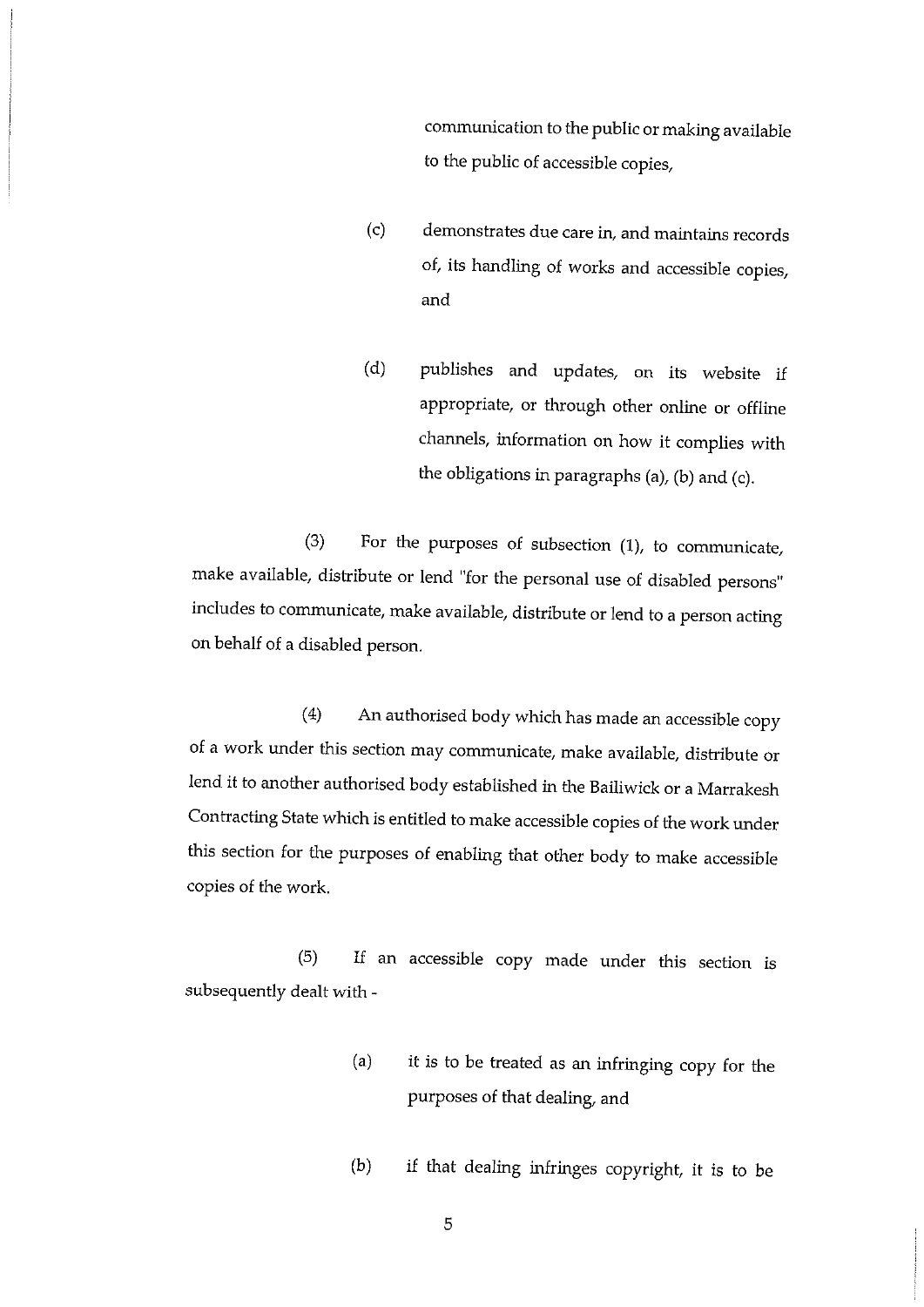treated as an infringing copy for all subsequent purposes.

(6) In this section "dealt with" means sold or let for hire or offered or exposed for sale or hire.

# Making, communicating, making available, distributing or lending of intermediate copies by authorised bodies

40. (1) An authorised body which is entitled to make an accessible copy of <sup>a</sup> work under section 39 may, without infringing copyright, make <sup>a</sup> copy of the work ("an intermediate copy") if this is necessary in order to make the accessible copy.

(2) An authorised body which has made an intermediate copy of <sup>a</sup> work under this section may communicate, make available, distribute or lend it on <sup>a</sup> non-profit basis to another authorised body which is entitled to make accessible copies of the work under section 39 for the purposes of enabling that other body to make accessible copies of the work.

(3) Copyright is infringed by the transfer of an intermediate copy made under this section to <sup>a</sup> person other than another authorised body as permitted by subsection (2), except where the transfer is authorised by the copyright owner.

## Accessible and intermediate copies: records and notification

41. (1) Person listed in subsection (3) may request an authorised body -

- (a) making accessible copies under section 39, or
- (b) making intermediate copies under section 40,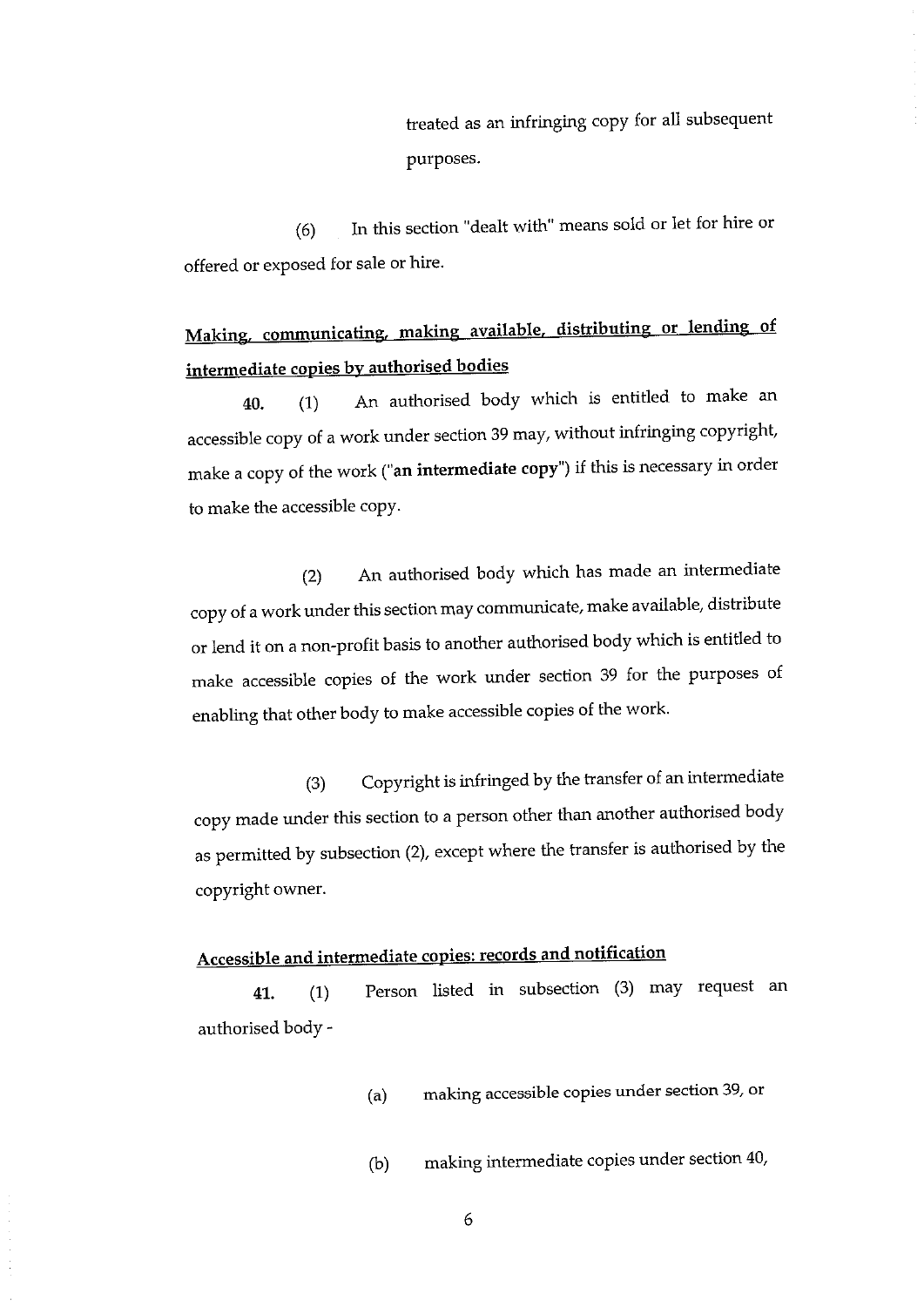to provide the person with the information in subsection (4).

(2) On receipt of a request under subsection (1), an authorised body must provide the information to the person in an accessible way within <sup>a</sup> reasonable time.

- (3) The persons who may make <sup>a</sup> request under subsection (1) are -
	- (a) a disabled person,
	- (b) another authorised body,
	- (c) rightholders.

(4) The information that must be provided by the authorised body is—

> (a) the list of works for which it has accessible copies and the available formats, and

> (b) the name and contact details of any authorised body established in a Marrakesh Contracting State from which, or to which, it has imported, exported or accessed an accessible copy."

#### Disability: interpretation

4. For section 43 substitute the following -

## "Sections 38 to 42: interpretation and general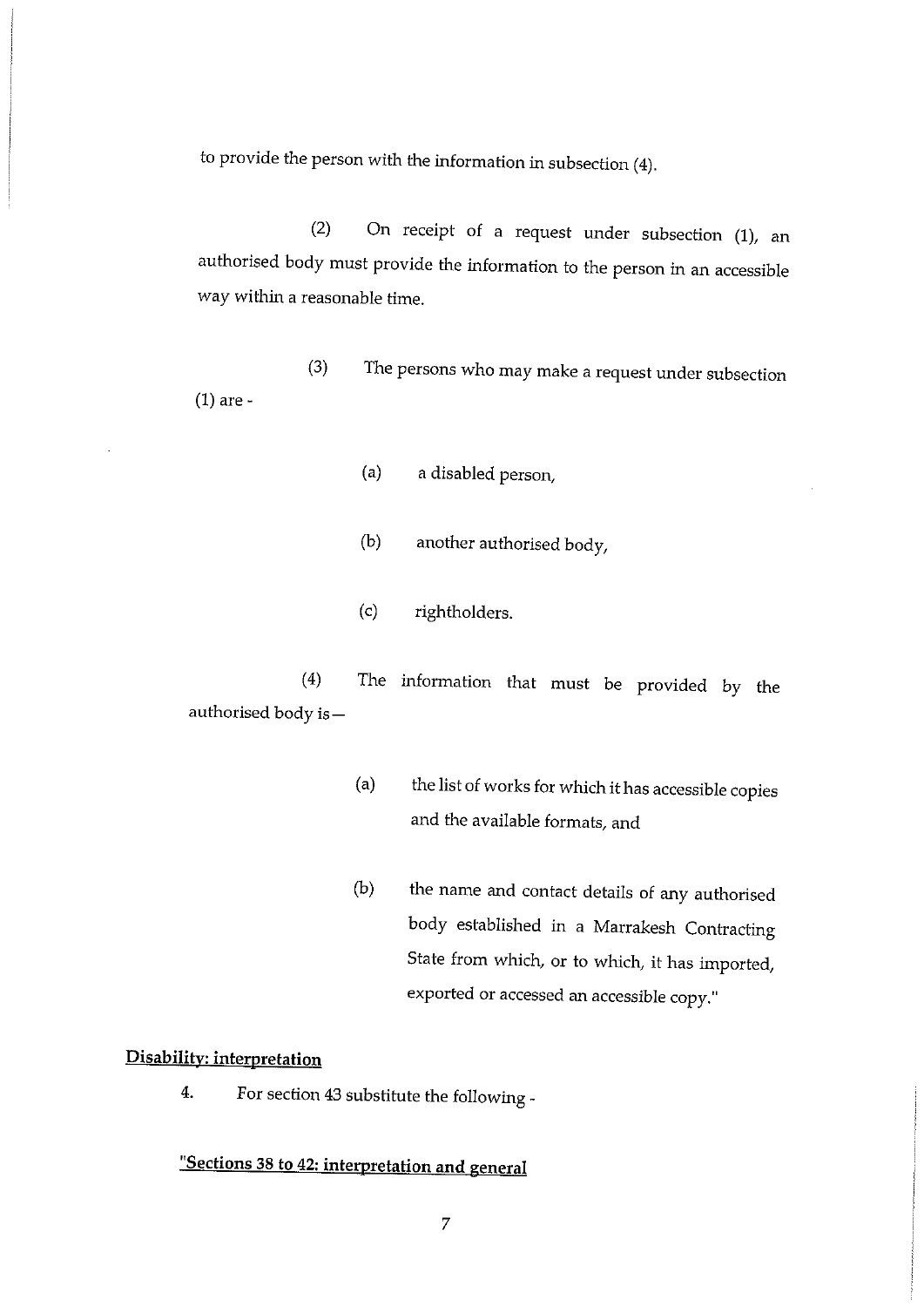"an accessible copy" of <sup>a</sup> copyright work means <sup>a</sup> version of the work which enables disabled persons to access the work, including accessing it as feasibly and comfortably as <sup>a</sup> person who is not <sup>a</sup> disabled person,

"authorised body" means—

- (a) an educational establishment, or
- (b) <sup>a</sup> body that is not conducted for profit,

"Marrakesh Contracting State" means a country or territory party to or subject to the Marrakesh Treaty,

"the Marrakesh Treaty" means the Marrakesh Treaty to Facilitate Access to Published Works for Persons Who Are Blind, Visually Impaired or Otherwise Print Disabled of 27 June 2013,

"disabled person" means a person who has <sup>a</sup> physical or mental impairment which prevents the person from enjoying <sup>a</sup> copyright work substantially to the same degree as a person who does not have that impairment, and "disability" is to be construed accordingly, but <sup>a</sup> person is not to be regarded as disabled by reason only of an impairment of visual function which can be improved, for example by the use of corrective lenses, to <sup>a</sup> level that is normally acceptable for reading without <sup>a</sup> special level or kind of light

(2) An accessible copy -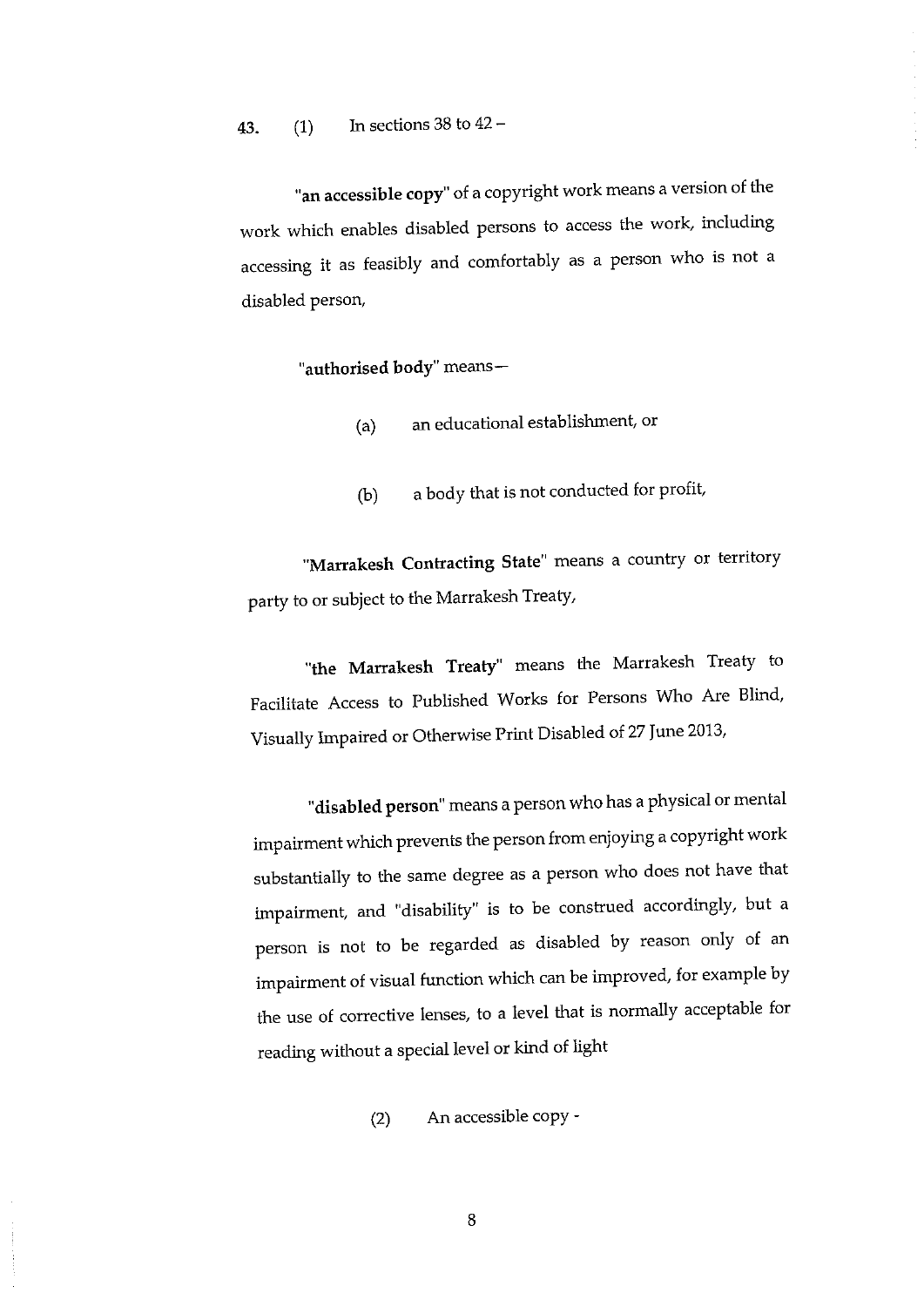(a) may include facilities for navigating around the version of the work, but

(b) must not include any changes to the work which are not necessary to overcome the problems suffered by the disabled persons for whom the accessible copy is intended.

(3) To the extent that a term of <sup>a</sup> contract purports to prevent or restrict the doing of any act which, by virtue of section 38, 39 or 40, would not infringe copyright, that term is unenforceable.

(4) Where an authorised body imports an accessible copy from an authorised body in <sup>a</sup> Marrakesh Contracting State, any such accessible copy shall not be an infringing good pursuant to Table <sup>1</sup> of Schedule <sup>8</sup> to the Import (Control) (Guernsey) Order, 2010.'

# Remedy where effective technological measures prevent permitted acts

5. (1) Section 202 (remedy where effective technological measure prevent permitted acts) is amended as follows.

- (2) For subsection (1), substitute the following
	- " $(1)$  In this section –

"Marrakesh beneficiary" means <sup>a</sup> person who -

(a) is blind,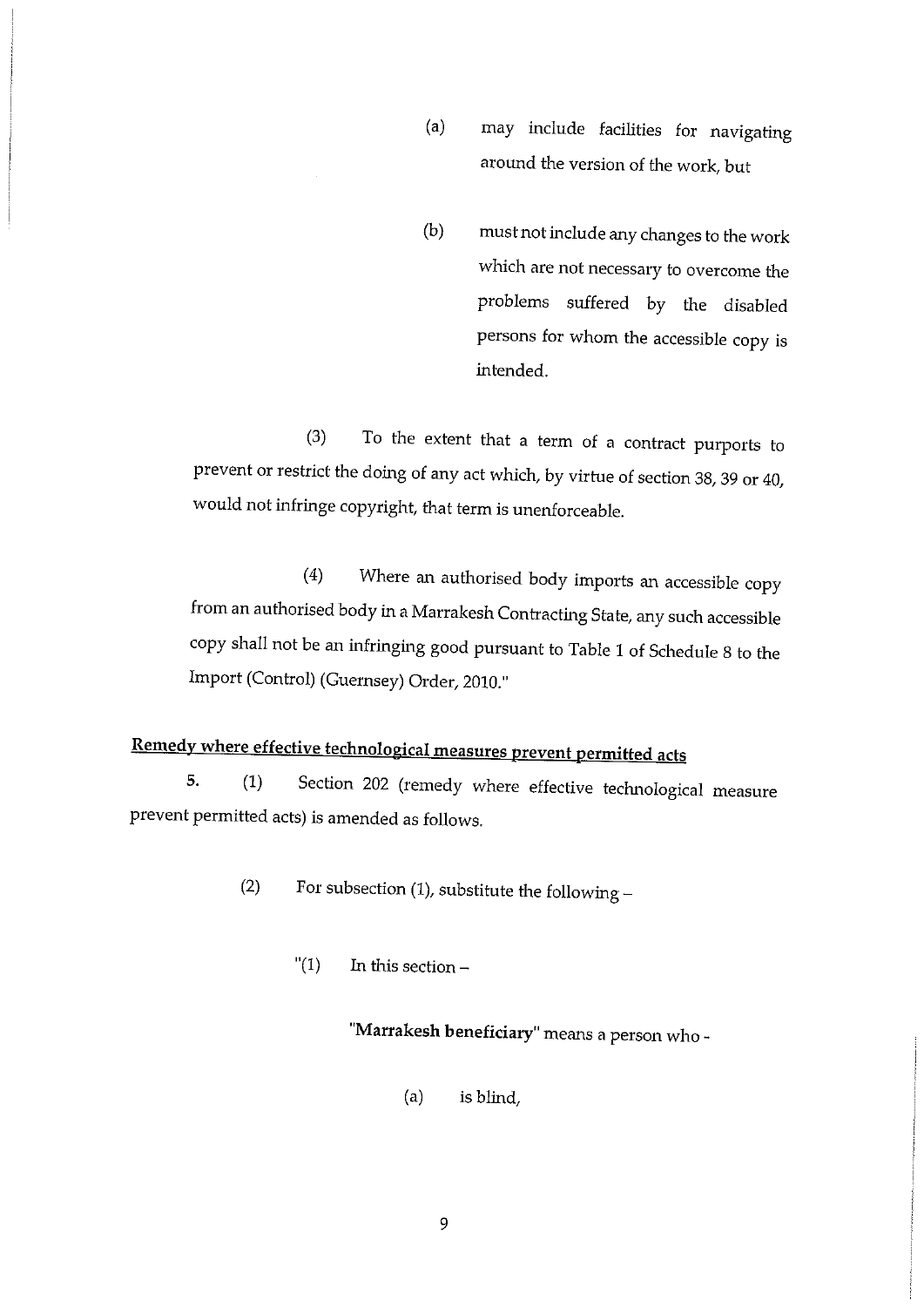- (b) has <sup>a</sup> visual impairment which cannot be improved so as to give the person visual function substantially equivalent to that of a person who has no such impairment, and who is, as <sup>a</sup> result, unable to read printed works to substantially the same degree as <sup>a</sup> person without such an impairment,
- (c) has <sup>a</sup> perceptual or reading disability and is, as <sup>a</sup> result, unable to read printed works to substantially the same degree as <sup>a</sup> person without such disability, or
- (d) is otherwise unable, due to a physical disability, to hold or manipulate a book or to focus or move their eyes to the extent that would normally be acceptable for reading,

"Marrakesh work" means a work in the form of a book, journal, newspaper, magazine or other kind of writing, notation, including sheet music, and related illustrations, in any media, including in audio form such as audiobooks and in digital format, which is protected by copyright, related rights or database rights and which is published or otherwise lawfully made publicly available,

10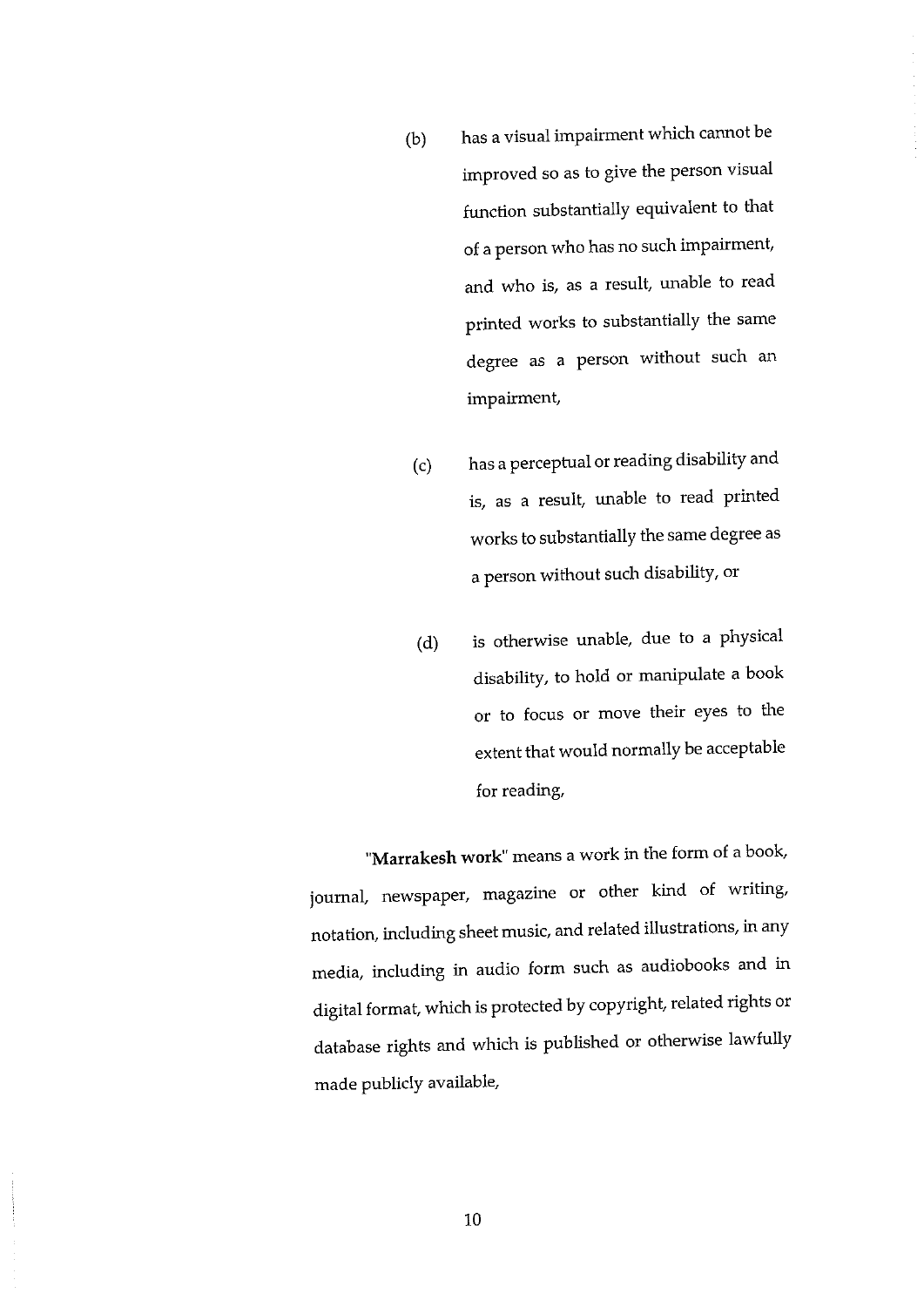'permitted act' means an act which may be done in relation to copyright works, notwithstanding the subsistence of copyright, by virtue of any provision of this Ordinance,

## "voluntary measure or agreement" means -

- (a) any measure taken voluntarily by <sup>a</sup> copyright owner, his exclusive licensee or a person issuing copies of, or communicating to the public, <sup>a</sup> work other than a computer program, or
- (b) any agreement between <sup>a</sup> copyright owner, his exclusive licensee or a person issuing copies of, or communicating to the public, <sup>a</sup> work other than <sup>a</sup> computer program and another party,

the effect of which is to enable <sup>a</sup> person to carry out <sup>a</sup> permitted act."

(3) For subsection (2), substitute the following  $-$ 

'(2) Where the application of any effective technological measure to <sup>a</sup> copyright work other than <sup>a</sup> computer program prevents <sup>a</sup> person from carrying out <sup>a</sup> permitted act in relation to that work then that person or <sup>a</sup> person being a representative of <sup>a</sup> class of persons prevented from carrying out <sup>a</sup> permitted act may issue <sup>a</sup> notice of complaint to the Committee."

(4) For subsection (9), substitute the following —

:11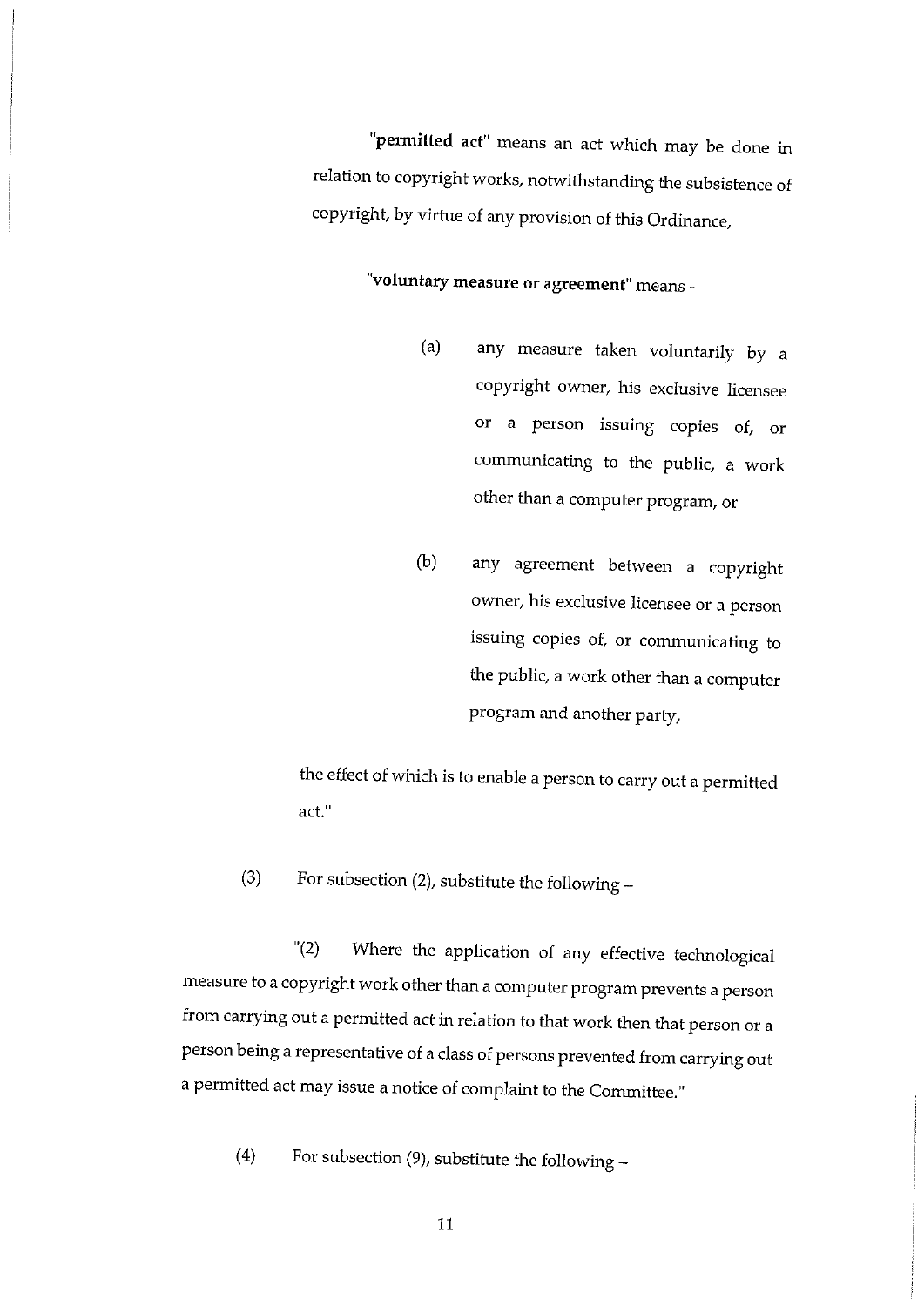#### "(9) This section -

- (a) does not apply to copyright works made available to the public on agreed contractual terms in such a way that members of the public may access them from a place and at <sup>a</sup> time individually chosen by them,
- (b) but notwithstanding (a) applies where the application of any effective technological measure to <sup>a</sup> Marrakesh work prevents the making of an accessible copy of that work under sections 38, 38 or 40, for the benefit of <sup>a</sup> Marrakesh beneficiary.

### Interpretation.

6. Any reference in these Regulations to an enactment is <sup>a</sup> reference thereto as from time to time amended, re-enacted (with or without modification), extended or applied.

#### Citation and commencement.

7. These Regulations may be cited as the European Union (Copyright) (Marrakesh Treaty) (Brexit) (Bailiwick of Guernsey) Regulations, 2020 and shall come into force on the day on which they are made.

Dated this 29th day of September 2020 DEPUTY C. A. St PIER

President of the Policy & Resources Committee For and on behalf of the Committee